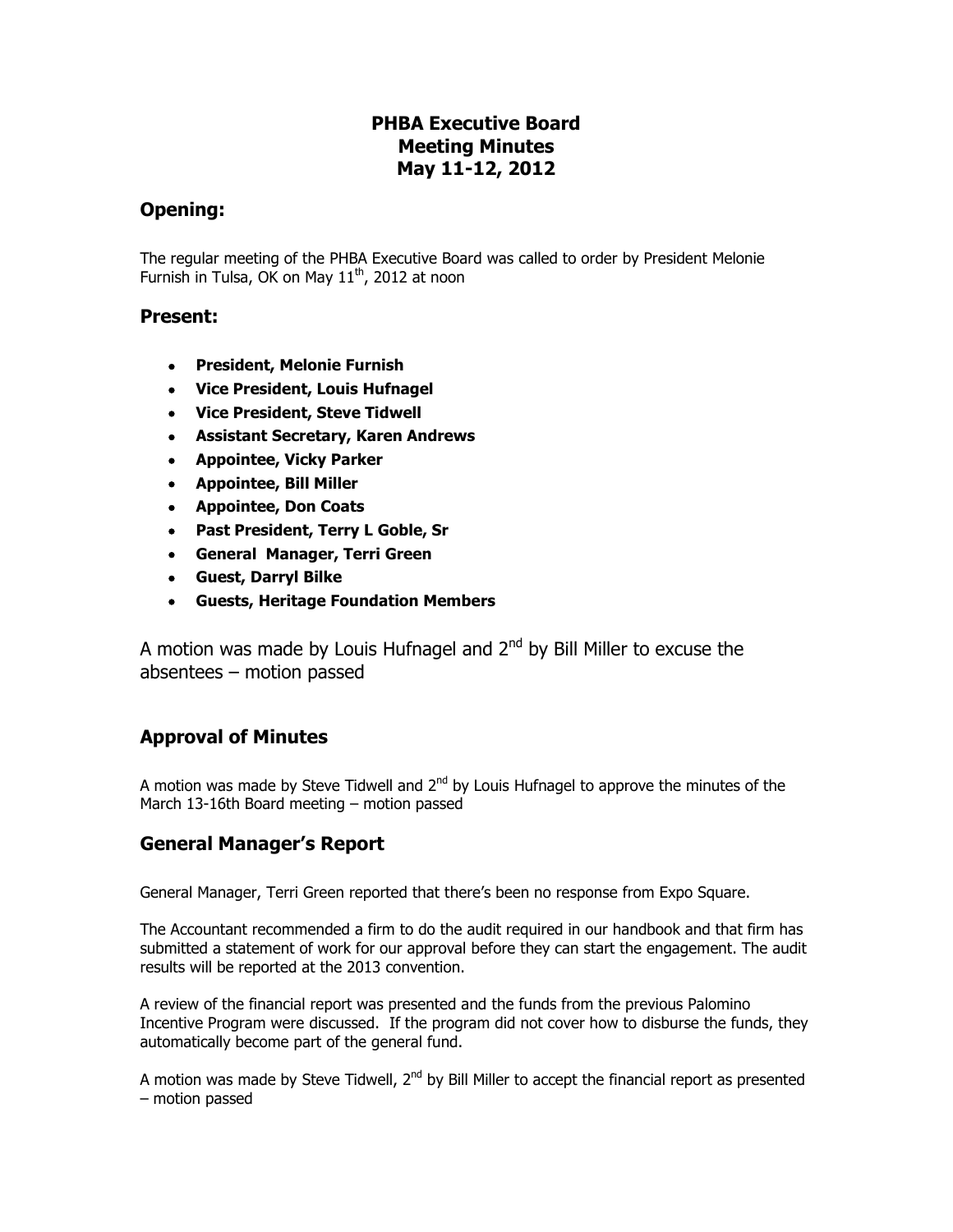#### **Heritage Foundation**

The Heritage foundation presented PHBA with the rental check. They also talked about the unused filing cabinets and shelving. It was decided that PHBA could turn the surplus into cash. They also presented plans for a Museum opening BBQ at the 2013 convention.

### **General Manager's report continued**

Memberships are up, registrations are up transfers are down slightly from last year. The numbers of shows are down slightly, the number of Horses shown are down and the numbers of entries are down from the same time last year. However, this might be explained by show results that are not yet processed through the system.

The PIP program was discussed and there is confusion regarding two statements in the pamphlets and on the website regarding the nomination being "for Life" and the payments ending at 5 years old. To clarify the wording should change on the nominations to a "one time" nomination fee.

Darryl Bilke explained a Pinto program that's designed to bring people back to the weekend horse show. The way it works is anyone can enter their horse, the entry is for one year, the total pot is divided and disbursed at the end of the year based on \$/point. They have separate divisions to enter into. Youth and amateur is one horse/one rider. 10% off the top is retained by Pinto. World show and congress points don't count. The consensus was that this might be a good program for PHBA.

**Action Item**: Melonie Furnish will ask the past presidents to take the Pinto program and come back with a version that will fit PHBA.

## **The 2012 Convention report**

The convention lost money this year because the expenses were up from previous year. Lessons were learned that will help in planning subsequent conventions.

The 2013 convention will be in Tulsa and Hyatt Regency and Doubletree Hotel proposals were presented for consideration. The Hyatt Regency is the preferred hotel. We are meeting with staff at the Hyatt.

The convention planning committee requested the fees be raised by \$5.00 to support a hospitality suite and they would like to reduce the number of days to 3.5, if possible. The awards committee also requested that a notice to award winners be sent to try to get them there, but the deadline would have to be moved back so they have enough time to send in their reservations before the deadline. Terri Green said that shouldn't be a problem.

## **World Show Report**

70 youth & 232 open/amateur horses signed up so far for the 2012 World show. There are a few conflicts with class scheduling open mares runs the same day as the youth mares. We are also loosing vendors because of a scheduling conflict with the AQHA Youth, APHA and App worlds.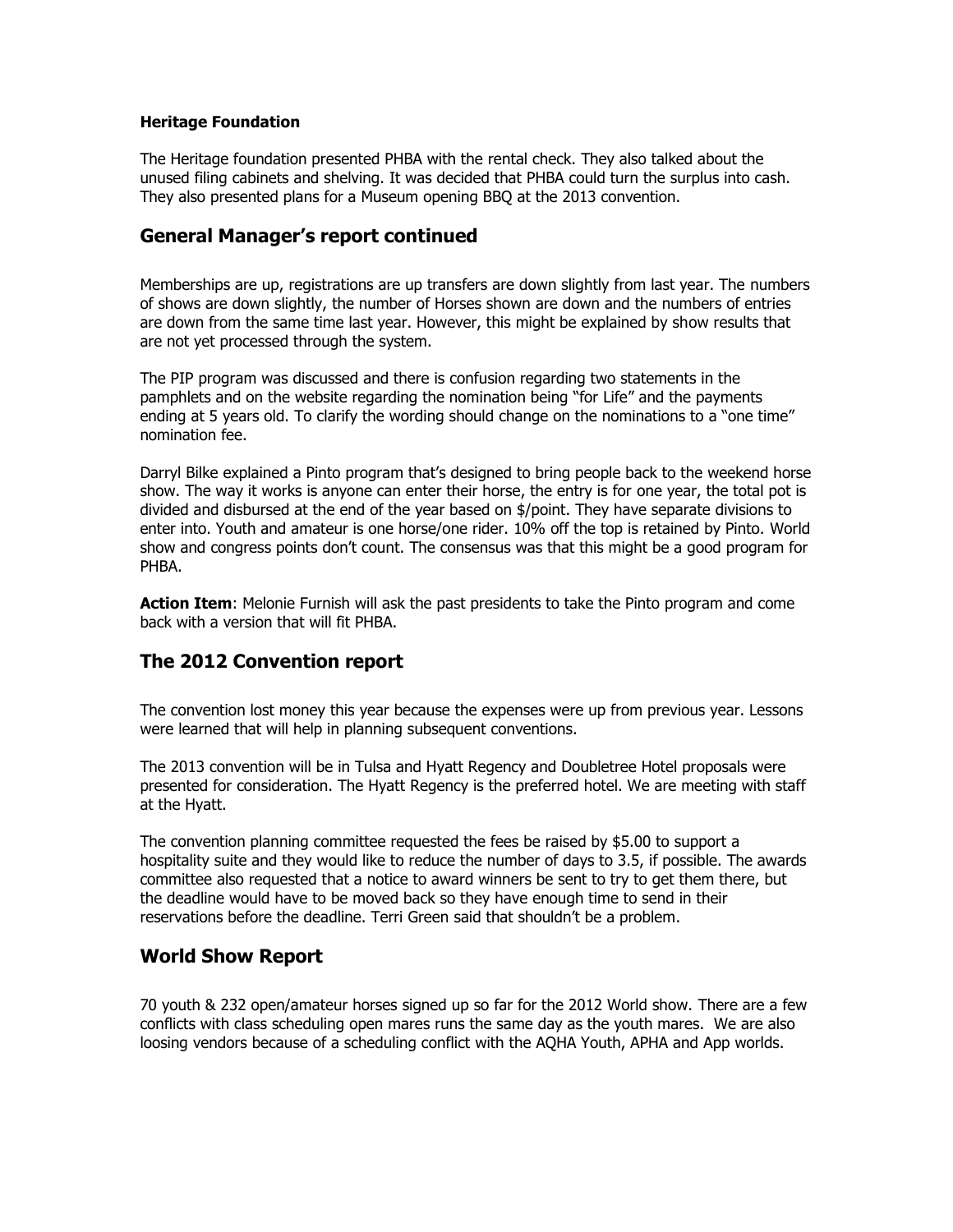Show management will be scheduling biweekly meetings with the World Show, Youth, Amateur, Challenged Horseman committee chairs and Lois from OPEA to nail down the plans for the world show. They also plan on having kickoff meetings every morning during the show.

A motion was made by Louis Hufnagel,  $2^{nd}$  by Steve Tidwell for Melonie Furnish to have a conference call with the APA's regarding the world show. – Motion passed

Melonie Furnish will also schedule calls with the Past Presidents and OPEA representatives.

A motion was made by Louis Hufnagel,  $2^{nd}$  by Terry Goble to give Terry Green and Daryl Bilke the authority to start planning and negotiate services etc. for the 2013 World Show. – Motion passed.

### **New Business**

A letter will be sent to AQHA list PHBA approved judges so they can be listed on the AQHA site and the Judges Committee will be notified.

There was discussion regarding payment for the Director of Judges program. 10k was budgeted for the program and Terry Goble will negotiate the daily rate and a process by which the engagements will be approved and funded.

# **Palomino Horses Magazine**

Updates to the Magazine Website were discussed. A motion was made, by Terry Goble,  $2^{nd}$  by Steve Tidwell that the PHBA office sends a note to Palomino Horses Magazine to request that the magazine's site be updated or taken down by a deadline. – Motion passed

## **RFDTV**

A program from RFDTV was discussed along with less expensive options. Vicky Parker will pursue one of these options.

### **Suspension**

A suspended member who was suspended in in 1990 inquired as to what they needed to do to be reinstated. All they need to do is make restitution per the terms of the original suspension.

### **Lifetime Member Certificate**

It was suggested that a certificate goes out to anyone purchasing a lifetime membership.

### **Committee Minutes**

### **Amateur**

#3563 – takes effect in 2013 and will count toward the Amateur Select Golden Horse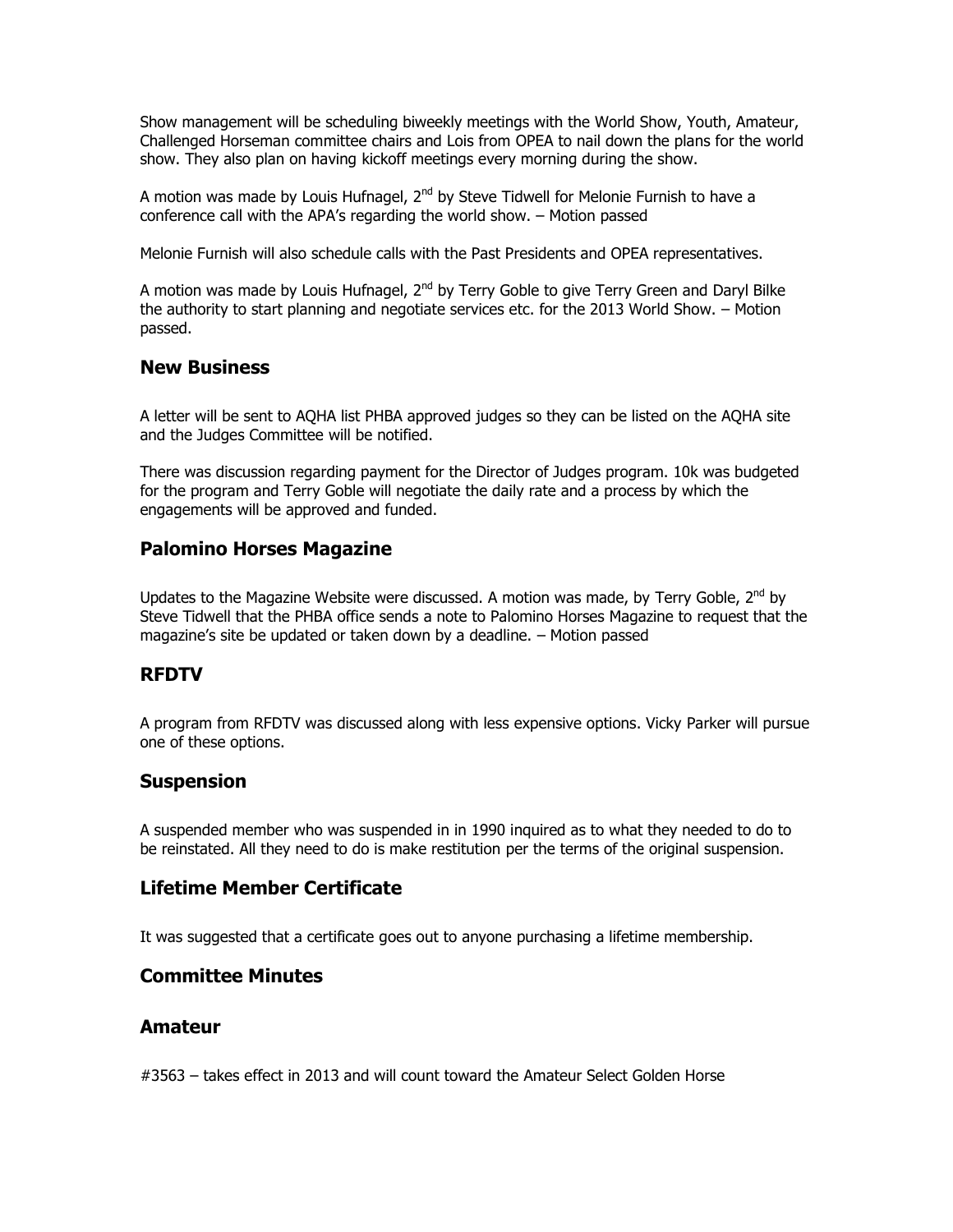The other rule changes will be decided when we get to show rules.

A motion was made to accept the Amateur committee minutes as written by Don Coats,  $2^{nd}$  by Bill Miller – motion passed

### **APA**

The rules regarding active vs inactive APA's in the following situations:

- 1. Two APA's in a state, one visibly active and one not in compliance with submission requirements and therefore visibly inactive; how are members assigned?
	- a. There are rules to cover changing an APA's status to make them inactive.
- 2. A state in which there is no APA; what happens to memberships?
	- a. This requires a rule change to assign memberships to the closest APA, otherwise the membership is unassigned and the membership\$ stays with PHBA.

28 States have APA's. There was a discussion about a marketing/PR effort to promote APA creation in additional states.

A motion was made to approve the APA committee minutes as written by Louis Hufnagel,  $2^{nd}$  by Terry Goble – motion passed.

### **Awards**

A motion was made to accept the minutes of the Awards committee by Terry Goble, 2<sup>nd</sup> by Bill Miller –Motion passed

## **Benefit Auction**

A motion was made to accept the minutes of the Benefit Auction committee by Terry Goble, 2<sup>nd</sup> by Bill Miller –Motion passed

## **ByLaws**

A motion was made to accept the minutes of the Bylaws committee by Terry Goble,  $2^{nd}$  by Don Coats –Motion passed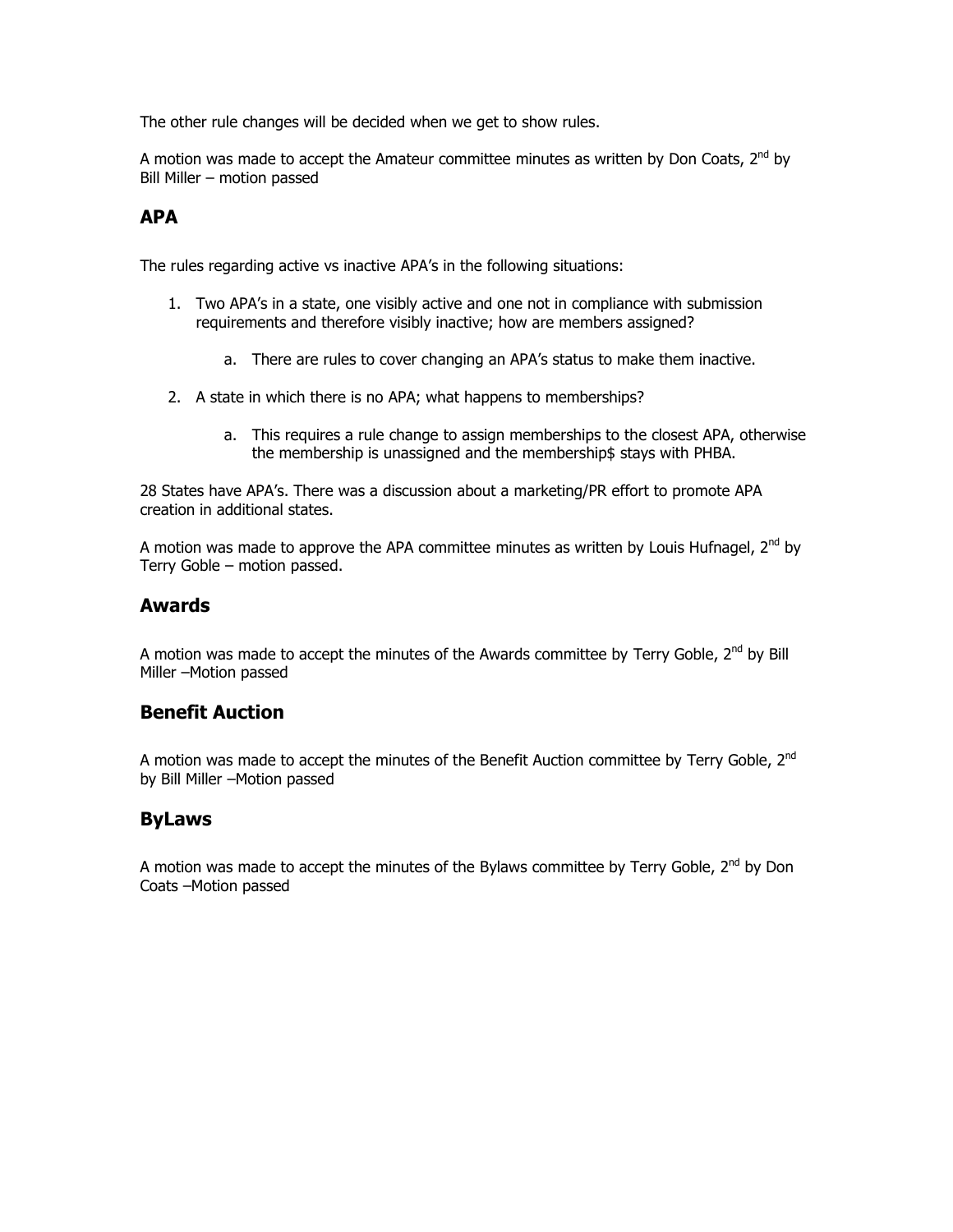# **Cattle**

A motion was made to accept the minutes of the cattle committee by Louis Hufnagel, 2<sup>nd</sup> by Bill Miller –Motion passed

#### **Challenged Rider**

A motion was made to accept the minutes of the challenged Rider committee by Bill Miller,  $2^{nd}$  by Louis Hufnagel – Motion passed (includes rule change)

# **Financial Management**

A motion was made to accept the minutes of the financial committee by Don Coats,  $2^{nd}$  by Louis Hufnagel –Motion passed (includes \$ decisions)

# **Long Range Planning**

A motion was made to accept the minutes of the Long Range Planning committee by Louis Hufnagel, 2<sup>nd</sup> by Bill Miller –Motion passed

# **Marketing & Public Relations**

A motion was made to accept the minutes of the Marketing & Public Relations committee as written with the exception of the Palomino Golden horse and the online directory by Terry Goble, 2<sup>nd</sup> by Louis Hufnagel – motion passed

## **National Convention Planning**

A motion was made to accept the minutes of the National Convention Planning committee as written with the exception of moving the convention to June by Terry Goble,  $2^{nd}$  by Vicky – motion passed

# **Hall of Fame**

A motion was made to accept the minutes of the Hall of Fame committee as written by Terry Goble,  $2^{nd}$  by Louis Hufnagel – motion passed

### **PPP**

A motion was made to accept the minutes of the PPP committee as written including putting a reference to the website for each of the programs in the handbook index by Terry Goble,  $2^{nd}$  by Bill Miller – motion passed

## **Professional Horseman**

A motion was made to accept the minutes of the Professional committee as written by Louis Hufnagel,  $2<sup>nd</sup>$  by Bill Miller – motion passed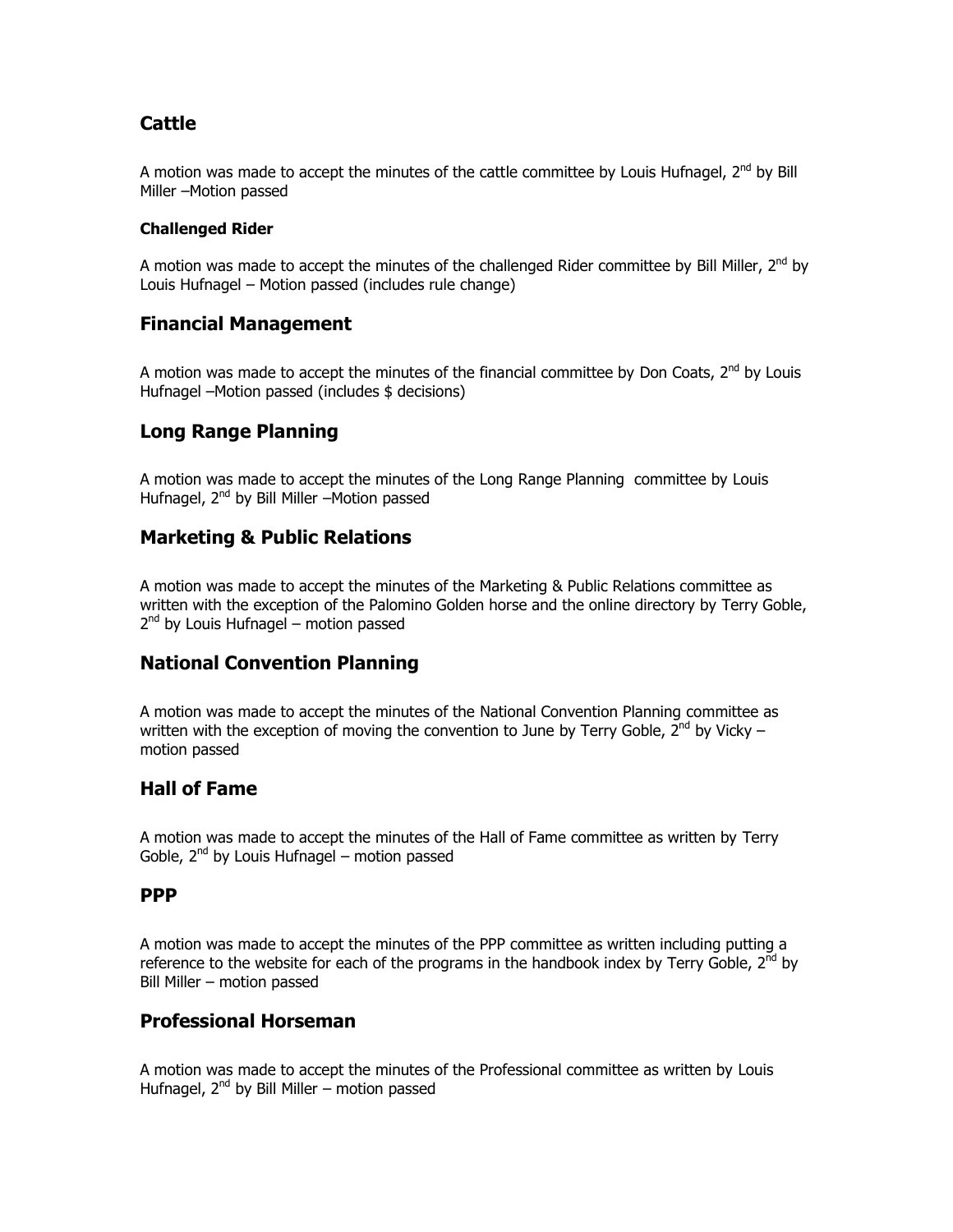# **Public Policy and Animal Welfare Committee**

A motion was made to accept the minutes of the Public Policy and Animal Welfare committee as written by Louis Hufnagel,  $2^{nd}$  by Bill Miller – motion passed

# **Recreational Riding Program**

A motion was made to accept the minutes of the Recreational Riding Program committee as written including putting a reference to the website for each of the programs in the handbook index and sending a certificate to everyone over 1000 hours by Terry Goble, 2<sup>nd</sup> by Louis Hufnagel – motion passed

The meeting was suspended at  $7:34$ pm on Saturday May  $12<sup>th</sup>$ , 2012 Meeting reconvened at 8:06

# **PIP revisited**

Terry Green found email from Jeanie Young – horses are nominated for life and the 5 year old statement is used for calculations only – it still needs to be clarified. Perhaps a "one time" nomination.

**Member question:** A member inquired about going back to 2010 to do the waiver nomination of his PIP nominated foal because he didn't know that the stallion needed to be nominated. The consensus was that it is the member's responsibility to know the rules and since the money has already been paid out, there's no way PHBA could go back and revisit it anyway.

# **Registration and Transfers**

A motion was made to table adding the Palomino Bred to the PIP for further study by Terry Goble,  $2^{nd}$  Louis Hufnagel – motion passed

A motion was made to accept the minutes of the Registration, Breeders and transfer committee with the exception of the excessive white rule change and that a task force comprised of representatives from the Executive Board, Past Presidents, Show Rules, Registration, Breeders & Transfer, and Judges is formed to study the possible effect the proposed excessive white rule change will have on PHBA in the future. Motion was made by Louis Hufnagel,  $2^{nd}$  by Don Coats – motion passed

## **Show Management**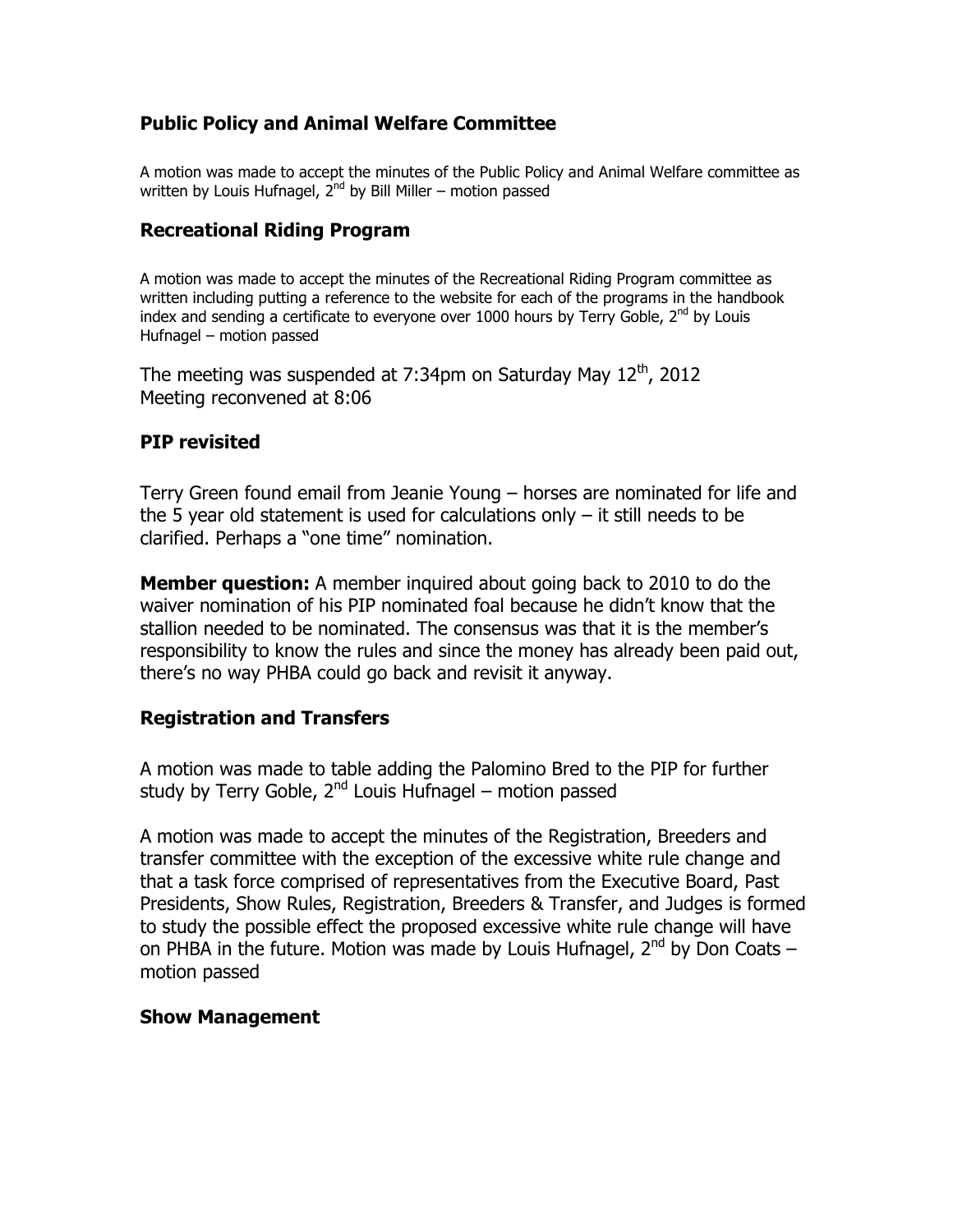A motion was made by Louis Hufnagel,  $2<sup>nd</sup>$  by Vicky that it is recommended that judges complete all applicable score sheets and turn them into show management for posting. – motion passed

A motion was made to require show management to submit the original judges' cards with the show results starting in 2013 by Louis Hufnagel,  $2<sup>nd</sup>$  by Steve Tidwell – Motion passed.

A motion was made to approve the minutes of the show management committee by Louis Hufnagel,  $2<sup>nd</sup>$  by Don Coats – Motion passed

# **Show Rules**

A motion was made by Terry Goble to table the discussion of the qualifying requirements for the world show until the next conference call,  $2^{nd}$  by Louis Hufnagel – motion passed

A motion was made by Vicky,  $2<sup>nd</sup>$  by Louis Hufnagel to make the changes to rules 3183, 5207 & 6009 take effect in the 2013 rule book rather than immediately – motion passed

A motion was made to deny proposed rule change 3563 by Terry Goble, 2<sup>nd</sup> Louis Hufnagel – motion passed

A motion was made to have the Ranch horse scoring rule change take effect in  $2013 -$  by Terry Goble,  $2^{nd}$  by Louis Hufnagel

A motion was made to make the rule change for weighted tails # 3163 take effect immediately by Don Coats,  $2^{nd}$  by Louis Hufnagel – motion passed

A motion was made by Steve Tidwell to leave the allowed lip chain use for all divisions (open amateur and youth) with the exception the weanlings,, performance halter and versatility Ranch Horse Confirmation Class, 2<sup>nd</sup> by Vicky – motion tied 3 to 3 – President Melonie Furnish cast the tie breaking vote to leave it as the committee submitted it.

A motion was made to accept the minutes of the Show Committee by Louie,  $2^{nd}$ by Steve Tidwell – motion passed

# **Web & Computer**

A motion was made to accept the minutes of the Web & Computer Committee by Louie,  $2^{nd}$  by Steve Tidwell – motion passed